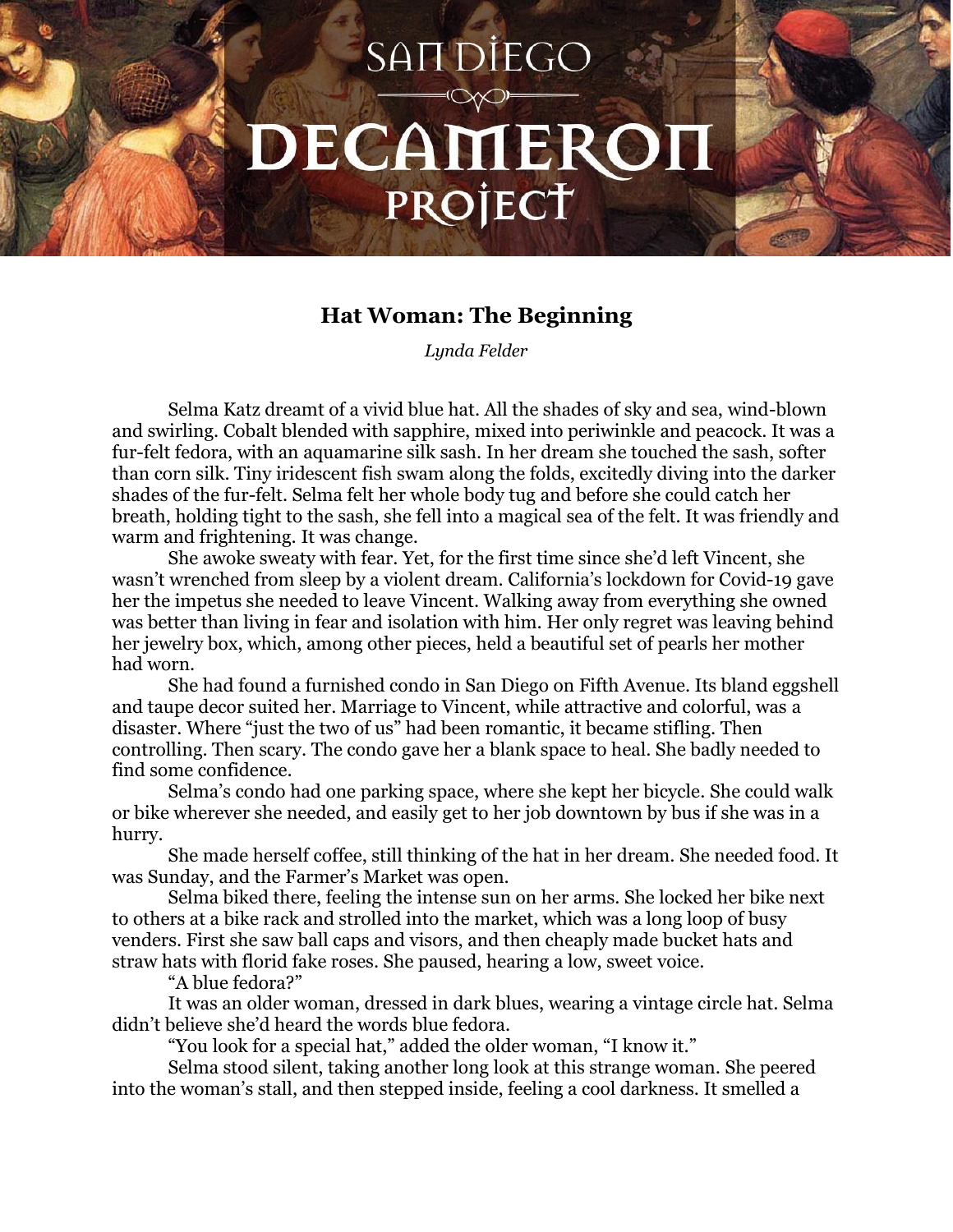little like pot.

And there it was.

The blue fedora she had dreamt of, floating on an alabaster bust. Selma approached the hat to get a closer look.

"You made this hat?" asked Selma.

The woman nodded. "You like?"

Selma touched the brim and felt a ripple of excitement.

"How much?" Her heart raced.

"For you, fifty dollars."

Selma pulled the cash out of her pocket and counted it for the woman.

"Very good. The hat is yours," said the woman. "Put it on."

Selma lifted it from the white bust. The lining was the same color as the sash, and then, like in her dream, she saw silvery fish swimming, round and round. She blinked hard, and the fish stood still.

"Go ahead. Put it on."

The older woman took the hat from Selma and placed it on her head. Heat rushed through Selma's bones as she felt the hat's sweatband pull tight against her temples. Was it too small?

"You will like the hat," said the old lady, "a pretty young woman like you should dress smart." The hat maker turned and disappeared into the back of her tent.

The hat made her stronger, more agile, and oddly, hungry. It gave her courage she had never known. And it listened. To her thoughts, to her fears, to her hopes, and to her needs.

—

After wearing it a week she was sure she could finally face Vincent and ask for her pearls. So one night she put the hat in her backpack, put on her bike helmet, and started out for Vincent's house.

The ride to his house in North Park took 20 minutes. She parked next to a tree, three houses before his. The helmet came off and she put on the fedora, instantly feeling its power.

Selma waited while a woman walking a small dog passed, and then knocked on Vincent's door. There was no answer. Now what? She still had a key. Had he changed the locks?

Perhaps her blue fedora gave her *too much* confidence. Nevertheless, she tried the key. It worked, and she walked into Vincent's living room. The TV was blaring. Vincent had always left it on high volume when he was out, but when he was home insisted on absolute quiet. He wanted to be able to hear Selma's every movement. She walked softly into the bedroom and checked the dresser. Her jewelry box was there, right where she had left it. She lifted the lid and smiled to see her mother's pearls.

In a moment she stuffed the box into her backpack. On the way out she decided to put the TV on mute and change the channel to PBS. He would hate that. It felt so wonderful, like she was stealing something that belonged to her.

As she was retrieving her bike she heard Vincent's Corvette rumbling down the street. He would be so angry when he figured out she had been in his house. Did he